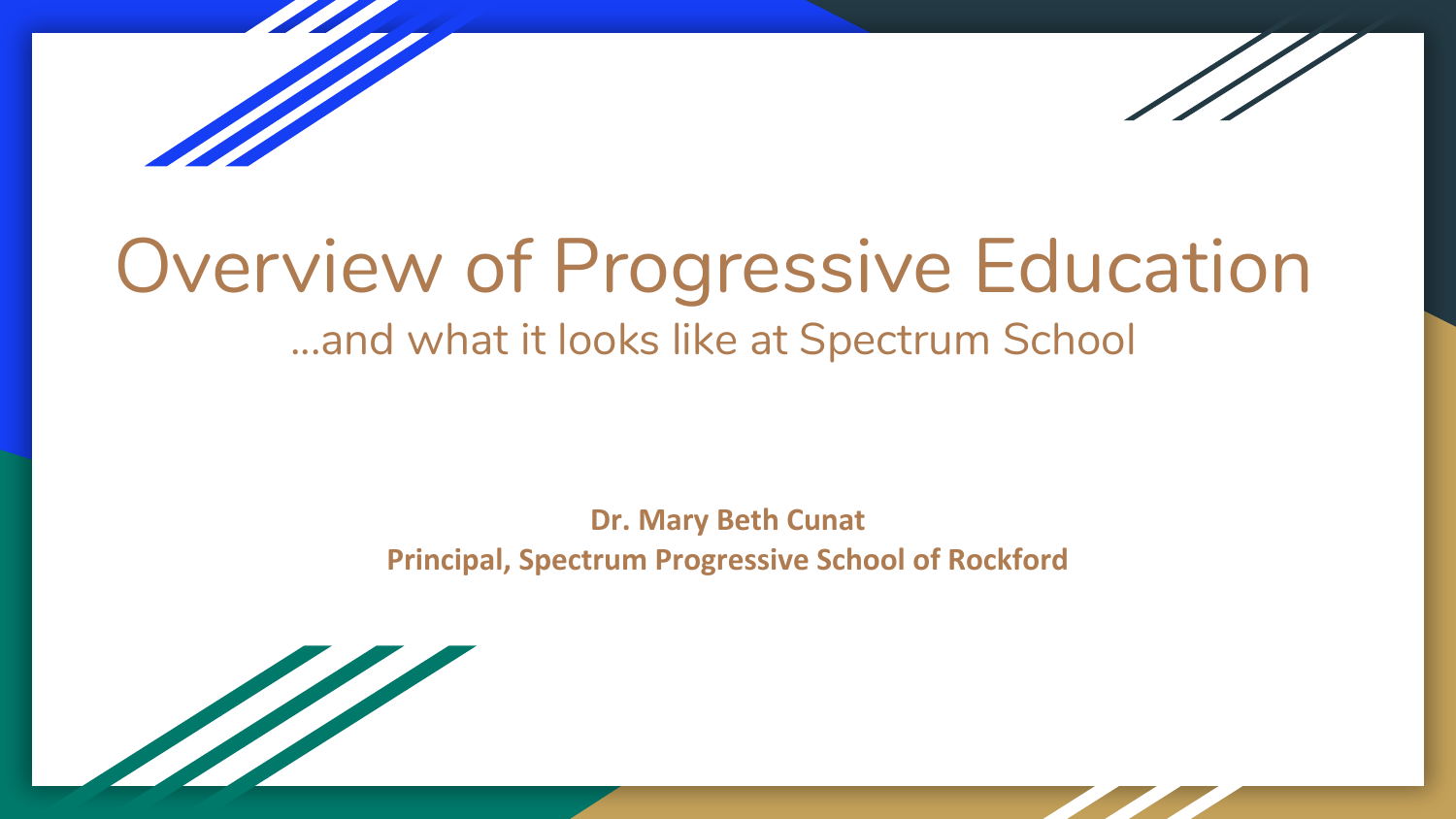#### What is "unique" about Progressive Education?

- "Insists on the importance of the emotional, artistic, and creative aspects of human development" - in response to a more "scientific, factory" model of education
- Focuses on students' interests, strengths, and experience of learning
- Orientation to planning, preparation, instruction, and assessment focuses on knowledge of students, context, and community (rather than a standardized, published curriculum or scope and sequence)
- Relevance to the learner, authentic engagement, curricular integration, and meaningful assessment are critical
- Social justice and taking action as a member of the community are frequently highlighted (*I am significant. I can make a difference.*)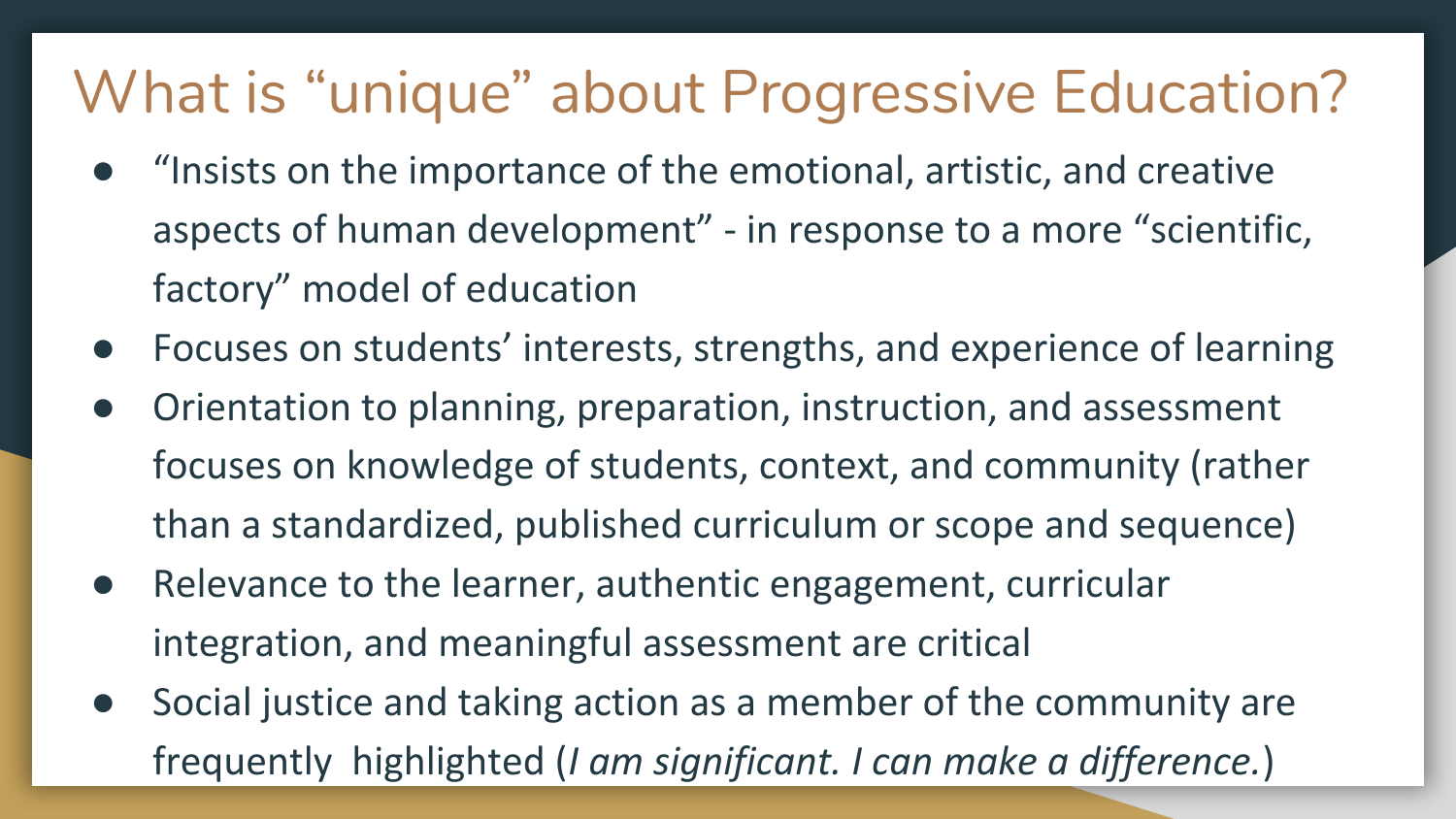#### What is unique about Spectrum School?

- Historically rooted in the experiential learning approaches of **Dewey**, the cognitive developmental theories of **Piaget**, and the multiple intelligence model by **Gardner**. Thematic and integrated units are the instructional norm.
- High Scope's *Plan-Do-Review* model is adopted in early childhood, fostering decision-making, independence, and reflection in young children.
- Spectrum's model remains flexible, incorporating best practices as they emerge, rather than adherence to a program for its own sake
	- Montessori, Waldorff, International Baccalaureate, Design Thinking
	- Importance of inquiry, student ownership of learning, innovation, environmental citizenship, and community involvement
- To ensure personalized learning and support all learners, **multi-age classrooms**, **small class size**, and **team-teaching** have solidified in our school and professional culture.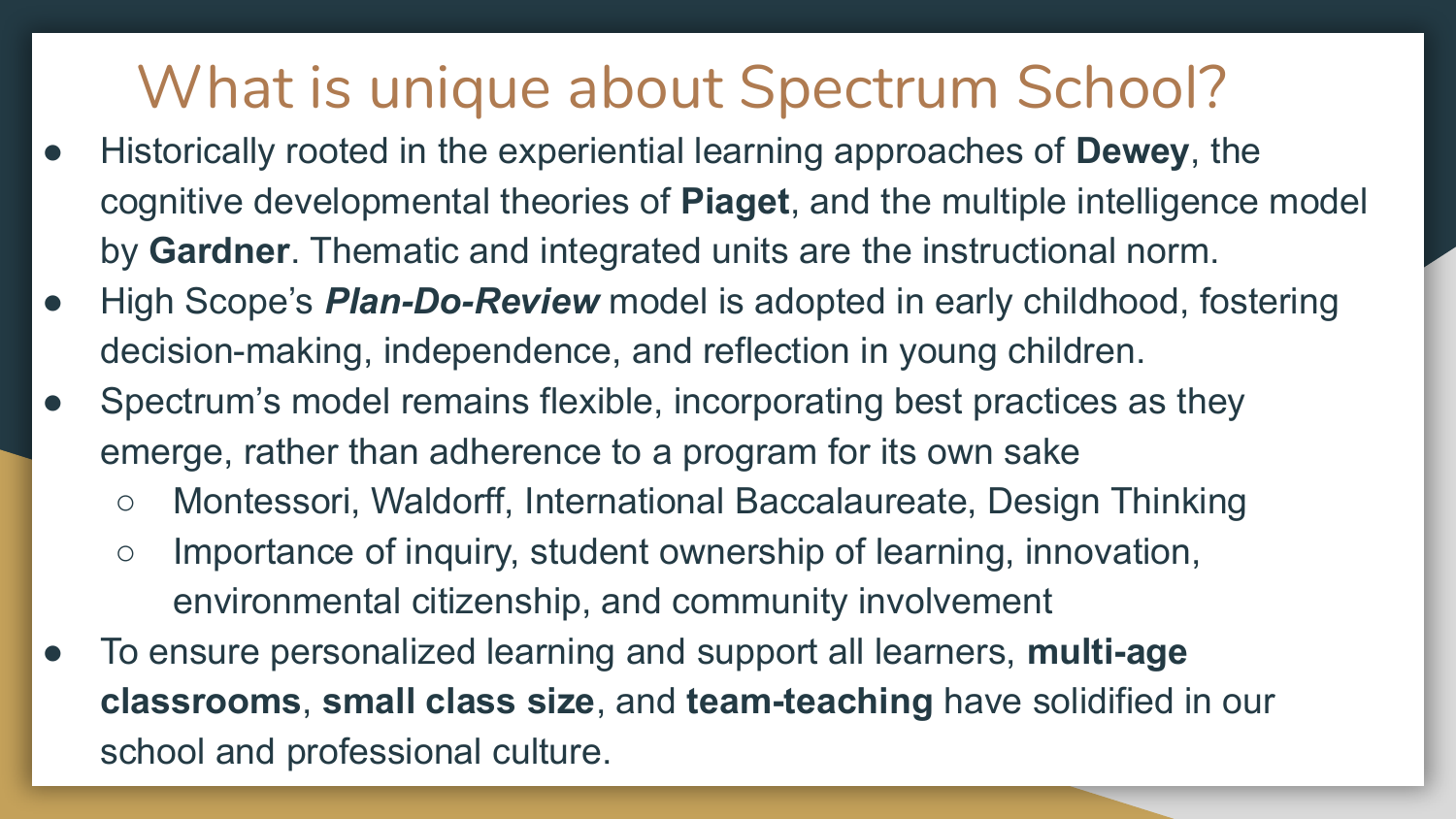### Spectrum's Current "Progressive" Work

- Annual school wide theme to integrate learning and connect community
- Interest Groups
- Project-based learning
- Personal Projects, Passion Projects, Future Problem Solving
- Technology integration where it advances meaningful learning
- **Environmental and Outdoor Education**
- Design Thinking, Makers Spaces, Tinkering, Genius Hour
- Ensuring the arts, physical and mental health, world language, and community service are embedded into our program
- 2020-21 professional study and implementation of John Spencer's *Vintage Innovation*